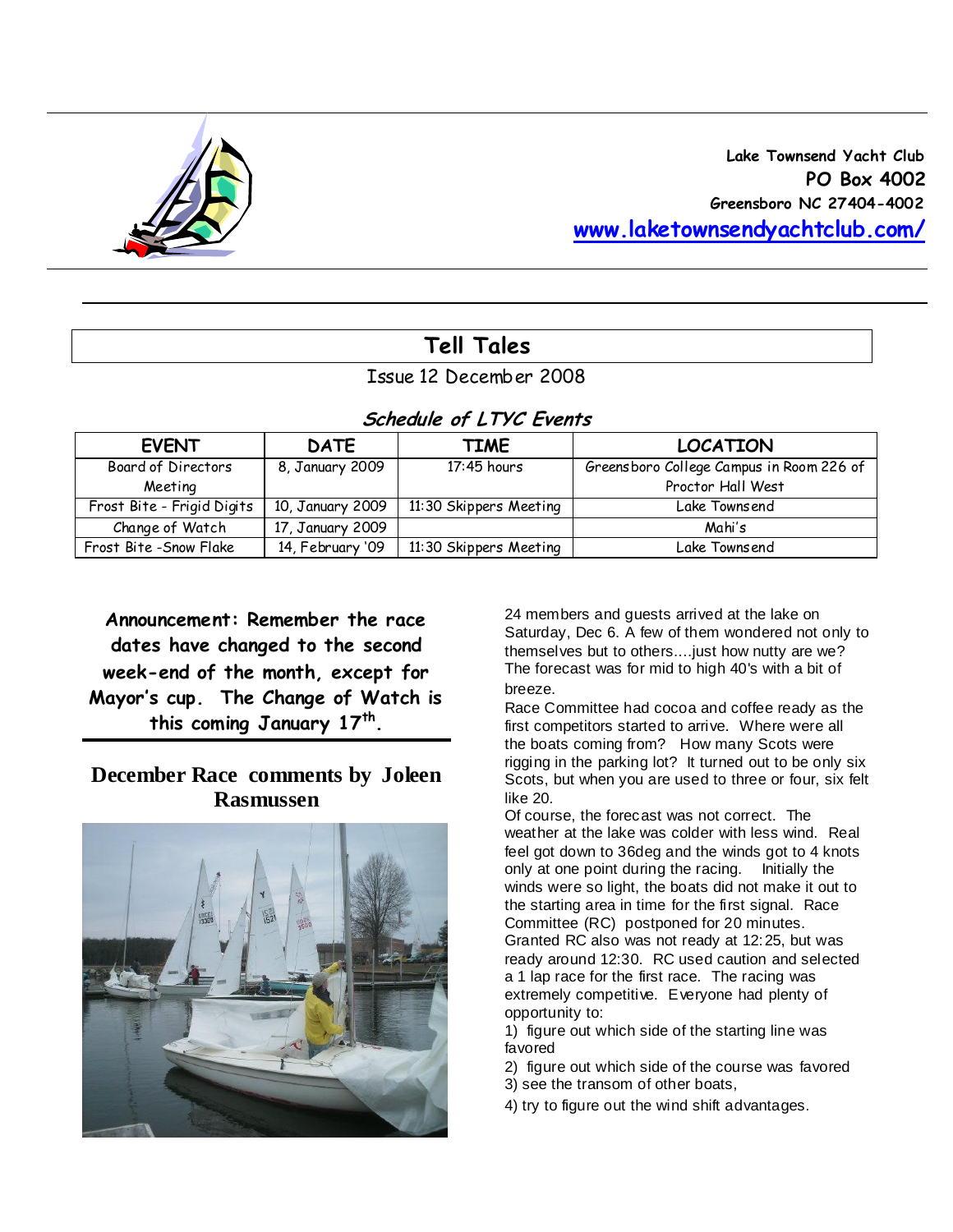As the last boat rounded the weather mark of the first race, RC did adjust the weather mark 20 deg to port, and then cringe when the wind degrees to starboard. RC then ignored the 90 degree wind shift back onto the golf course during the starting sequence of the second race. By now RC's mindset was no matter the direction of the wind, they were not going to postpone the racing, as it was better to be racing rather than waiting around in the cold. Turned out to be a good call on RC's part as the wind more or less settled in from the weather mark.

The second race was much closer competition, with a 6 minute spread for all 10 boats, vs a 13 minute spread in race 1.

A review of the scores shows no unexpected upsets in the individual race rankings due to the DPNs. The Y-flyer knew he had not finished far enough ahead of the others in the second race to maintain a first place. The laser did not finish close enough to the next boat to adjust over it. Interesting to note that a FS has a lower DPN at Beaufort 1 than a Lightning. (meaning faster.....)

The 3rd race was a sweet 12 minute race. Lucas Bouknight did really well in the third race. He started port at committee then immediately tacked to starboard. He was first at both marks. Maybe we will see Lucas at the helm for every race.

Racing duration was practically perfect. The winds were dropping, and there was glassy water as the last boats approached the marina. RC was quick to tow the boats in, such that the five who stayed for the third race were docked just as the prior boats had completed hauling out. An added bonus, those first back to shore had the hot soup and hot water heating up as the last boats arrived back to the dock.

Jack Griffin & Scott Cesar won the day with Uwe Heine and Nancy Collins one point behind. Phil Andrews & Fred/Barbara Lupton tied for third and the B & B kin folk (Robert Bouknight & Bart Streb) tied for fourth.

Lake Townsend should be very proud of its Race Committee. We had 2 on committee who were serving in their roles for the first time, two others who had only served this past year. Joleen R was on committee for support, and was pleased that committee members caught her overlooking things. Joleen plans to continue the RC Seasonal Educational Program during the winter. Adam Z is going to take the accelerated course so that come March, Adam will serve as PRO. If you would like to improve your Race Committee skills, join us during the winter racing.

## **Remember to thank the race committee when you finish a race.**

## **Race Committee -** Nancy Collins

 After the race, I asked Joleen if she could write an article on being on race committee.... She handed me a book.

 The race committee is the MOST important part of a sailboat race. Without them it would all just be 2 boats on the water. They serve in coordinating the race course, provide monitoring over a fair race and provide for safety in case of any issues. Being part of the race committee team can offer a new and exciting perspective in sailing. From the vantage of the race committee boat you can learn and review the tactics that the other boats are using, and it provides yet another way to be out on the water. There is usually extra room on the committee boat so if you just want to observe or come aboard to take pictures of the race, just ask the PRO.

 If you look at what each person on committee did last month you can see how important teamwork is. The skippers meeting was called to order . The PRO (Principal Race Officer), Valerie Neiman, announced the starting time and any special conditions for the day. After the adjournment, David Young and Hudson Baker started out on scat boat 1, they were the official Mark Setters. Joleen drives the signal boat out toward the spot in the lake that looks like it might be in the center of what wind is available. Valerie takes wind readings and determines where the marks are to be set. Today's course was the "W" (windward/leeward) course, but it could have been a multiple of others. Hudson and David put the marks out at the direction of the PRO / but are probably also adding their own observations from their perspective on the lake. After they finish setting the marks they go to rest out beyond the windward mark to observe. After the delay has been ended, Adam Zehand, the timekeeper, starts the time sequence, and since there is no starting gun, he sounds the horn and John Russell, the signaller, raises the first flag in the sequence, followed by flag signals at 4 minutes, one minute, and for the start.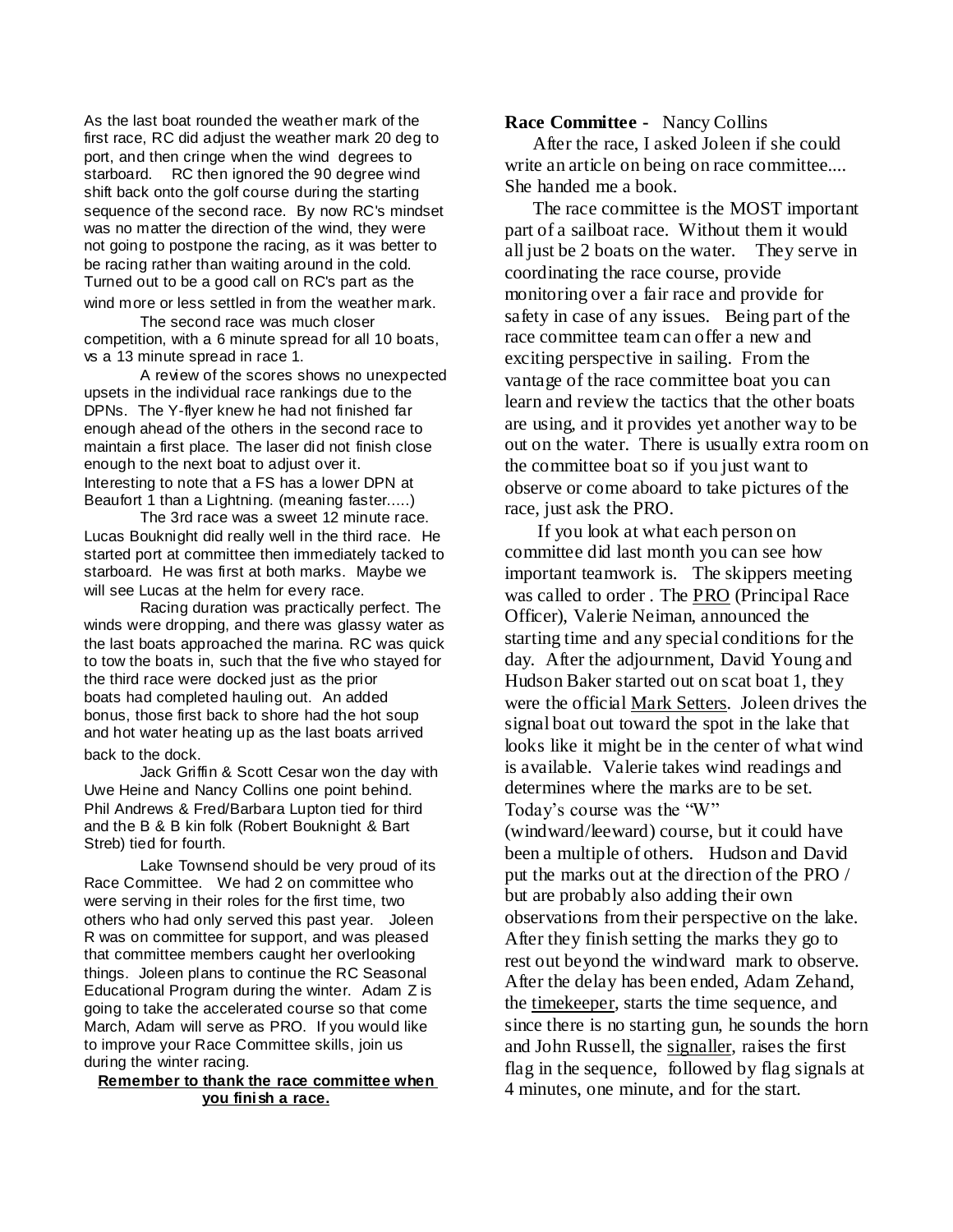Precise timing is critical to start a race fairly and with minimum confusion. As the race starts and is underway, Debbie Johnson, recorder, records the start times, the wind readings at various times, the times that the boats round the marks. As boats cross the finish line, their official time is recorded, a person acting as linesighter calls out the boats as they cross the line. The official timekeeper then announces the times and the recorder puts down the official time. After the race, all of the times are gathered and given to the Scorer , ( Eric Rasmussen) who can either tabulate the times by hand, adjusting them with the Portsmouth number, or putting them a program that assists with this calculation.

Learn more of on the roles of Race Committee: US Sailing has a pamphlet called "Join the race committee team" and a further publication called: "Race Management handbook" as well as certifications & seminars such as this at Lake Norman Yacht Club Basic Race Management Seminar. Feb 28<sup>th</sup>. [http://www.lakenormanyachtclub.com/content.a](http://www.lakenormanyachtclub.com/content.aspx?page_id=87&club_id=716915&item_id=71781) [spx?page\\_id=87&club\\_id=716915&item\\_id=71](http://www.lakenormanyachtclub.com/content.aspx?page_id=87&club_id=716915&item_id=71781) [781](http://www.lakenormanyachtclub.com/content.aspx?page_id=87&club_id=716915&item_id=71781)

## **Meet Yer Mates!**

This is a newsletter feature to help get new club members acquainted with the other members: This Month David Duff



**What do you do other than sailing?** I've worked for Analog Devices here in Greensboro for over 25 years. This has given me the opportunity to travel around the world. My other interests beyond sailing are

hiking, backpacking (I venture out with some other guys from my church 3 or 5 times per year), and rockclimbing (I teach this to boy scouts).

### **What boat(s) do you sail/race?**

The Isotope is the only boat I've every owned, but I enjoy sailing monohulls even more. Pamela (my wife) and I enjoy cruising charter boats when we can.

### **Why did you chose this type of boat?**

I chose the catamaran because I thought my kids would enjoy it more than a monohull. It **IS** a fun and fast boat.

#### **How long have you been sailing/racing and what got you interested in it?**

My first time sailing was on our honeymoon in Jamaica over 20 years ago. Over the years I rented boats at Lake Townsend and on various trips around the country when circumstances permitted. I wanted to take the kids out when they got old enough, but Pamela insisted that I take lessons first. Bryan (my oldest) took lessons with me at LTYC about 8 years ago.

#### **What do you like best about sailing/racing?**

There are many things I like about sailing. Teaching Junior sailing is very rewarding. Being part of the unbridled enthusiasm found when a youngster discovers the joy of sailing is great. I also like the peacefulness found when cruising in fair weather. Racing, especially at LTYC, is fun and I like the friendly competition.

## **How did you learn about the club?**

Got a brochure at the lake.

## **What do you like about Lake Townsend Yacht Club?**

The club membership is friendly and interesting. I enjoy learning and the variety of skills, experiences, and knowledge fascinates me.

### **How long have you been a member?**

Since completing classes in 2000 (I think)

#### **What do you like about the lake?**

The lake is great since we don't compete with speed boats and jet skis.

## **What is your sailing goal for the year?**

To acquire a Flying Scot and master sailing it.

#### **What is your favorite sailing story?**

I can't remember stories, but I enjoy reading about survival stories at sea. My own experiences in the Pamlico sound have had the most lasting influence on my sailing. I can't remember who told me this (or something to this affect): "Sailing is 60% fun, 35% boredom, and 5% sheer terror" - I can relate to all of them.

**Attention Members: This paper is for the members of LTYC, if you would like to send in an article, or have an article that you would like to see, send it in.**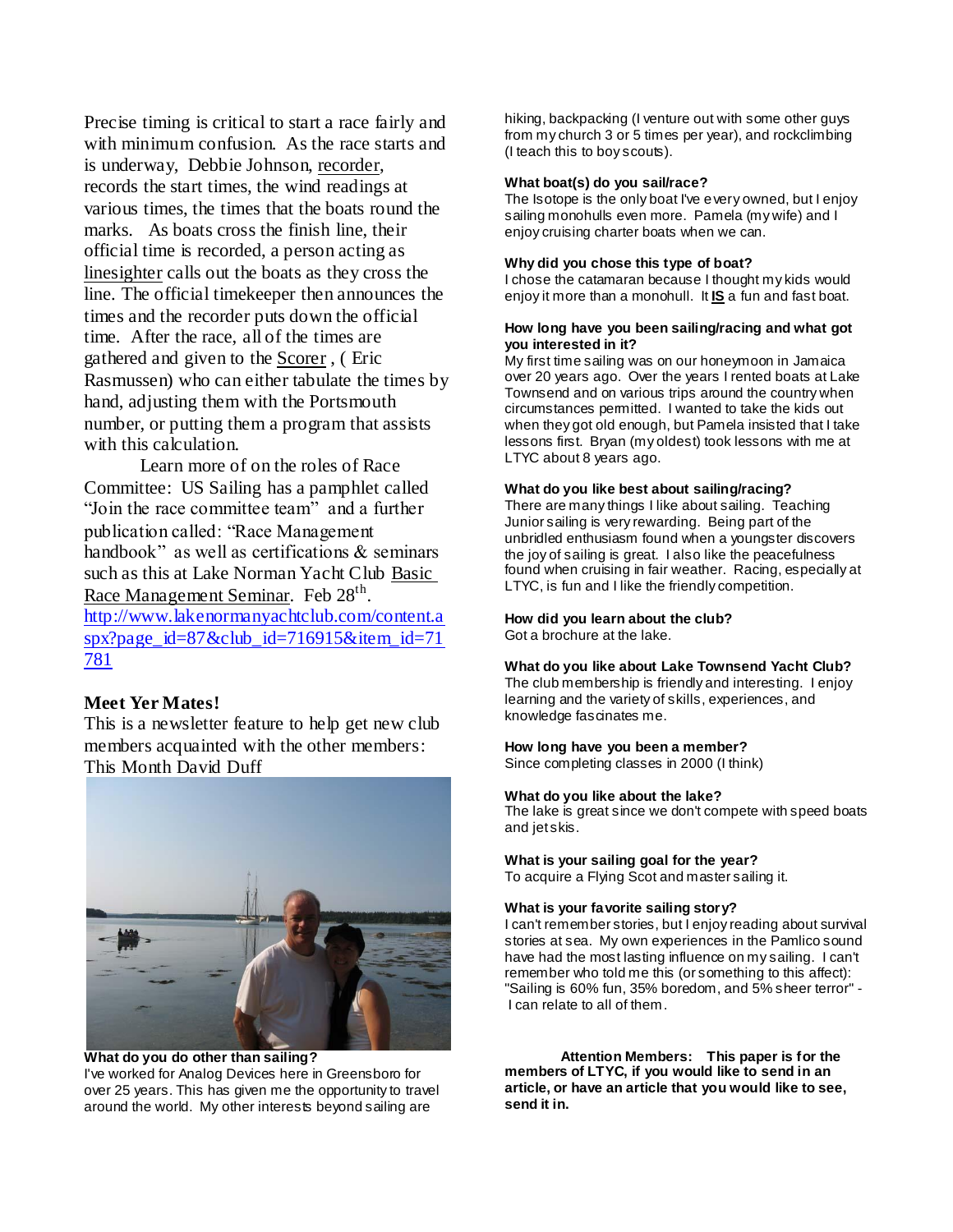# **SAILBOATS FOR SALE!**

# **(Saleboats for Sail?)**

**1981 Isotope** - \$2500 with sails and a galvanized trailer. Crossbar, dolphin striker, and trampoline have been replaced and an extension added to the righting bar. Good boat for a beginning racer or someone looking to get back into racing. She won the 2005 Governor's Cup and continues to give challenge to the fleet leaders. Eric and I have owned this boat since 1998. She's gotten us hooked on Isotopes, so much so that we are upgrading to a 2006 model.

Boat specifications at [http://www.intl](http://www.intl-fiberglass.com/isotope.html)[fiberglass.com/isotope.html.](http://www.intl-fiberglass.com/isotope.html)

Fleet Activities -

[http://www.intl-](http://www.intl-fiberglass.com/Isotope%20Nationals%202006.html)

[fiberglass.com/Isotope%20Nationals%20](http://www.intl-fiberglass.com/Isotope%20Nationals%202006.html) [2006.html](http://www.intl-fiberglass.com/Isotope%20Nationals%202006.html)

Call or email if interested: 919-732-5410; [joleen.rasmussen@bowebellhowell.com](mailto:joleen.rasmussen@bowebellhowell.com)

**12'2 ft. Howmar daysailer/racer** for sale in Greensboro. (don't know year) Designed by Sparkman and Stephens. A great boat

for kids, very fast and tippy. 90 sq. ft. of sail with jib. Beam 4'10". 86 long trailer. \$1500 for both, includes both sails, etc. Appraisal done in 2004. Call Carole Drexel - (336) 274-4789 or [cdrexel@triad.rr.com](mailto:cdrexel@triad.rr.com)

**14 Force 5 sailboat** with trailer - \$550. Ready to sail. Excellent boat for singlehanded daysailing and racing. Contact David Layton at 336-643-0282.

**16-foot Isotope**- \$3000 These boats are built for speed and race regularly on Jordan Lake as well as other local regattas. They have been built locally in Durham and New Bern, NC for over 30 years: <http://www.intl-fiberglass.com/boats.html>

This particular boat is vintage 1981 (see pictures below). It is in very good condition, with trampoline replaced a few years ago. Includes:

- Furling jib
- Righting bar (just in case)
- Trailer
- $\bullet$ Catamaran sailing book

The boat is very light and can be pulled by any vehicle (including a car). It can be rigged by one person in about 30 minutes and sailed by one or two.

Contact - Phil Herold [\[pherold@nc.rr.com\]](http://webmail.att.net/wmc/v/wm/47E997450008F710000072F722230682229B0A02D2089B9A019C04040A0DBF9A0A02070A08?cmd=ComposeTo&adr=pherold@nc.rr.com&sid=c0) [http://raleigh.craigslist.org/boa/584349841.html](http://raleigh.craigslist.org/boa/584349841.html#_blank)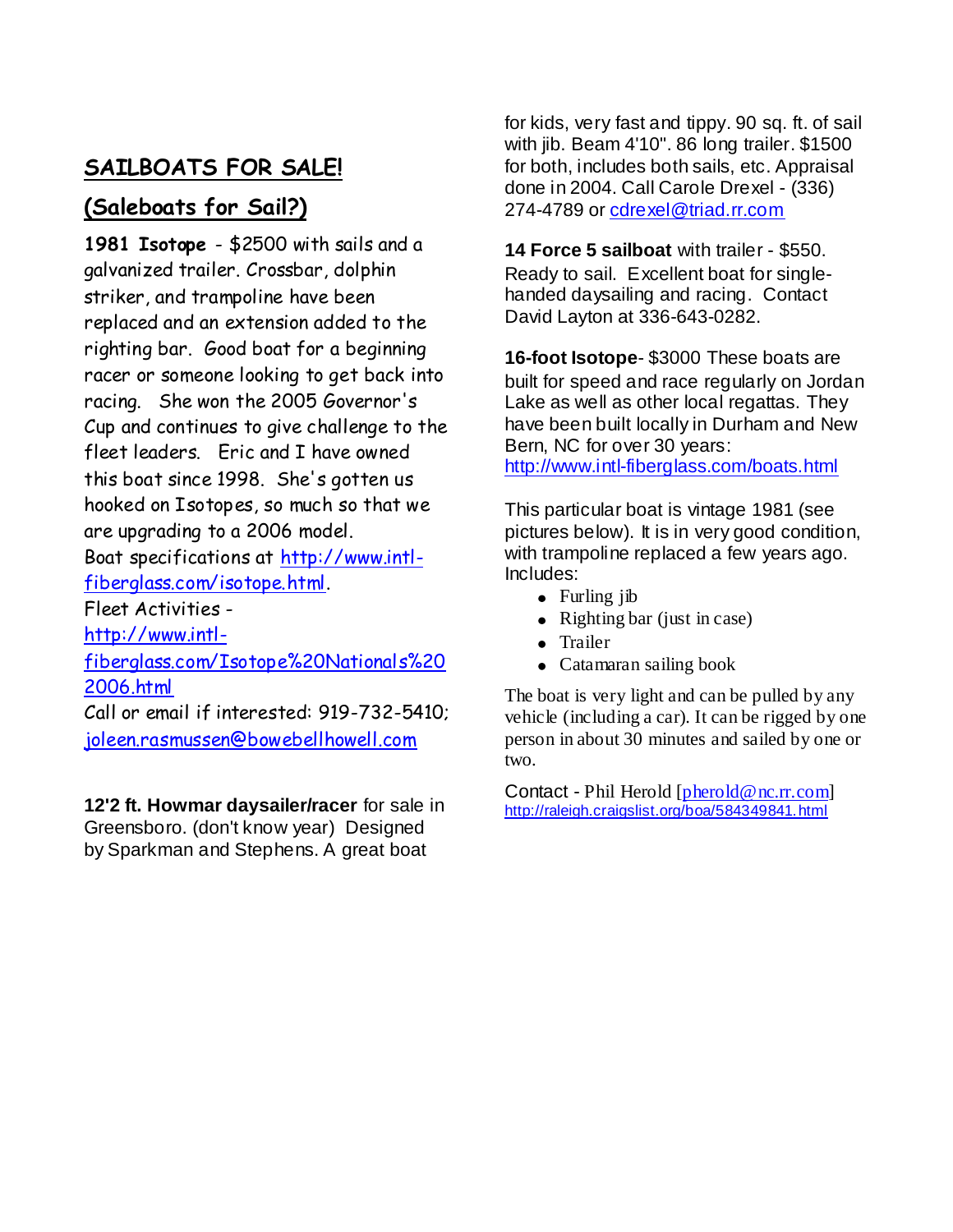| Lake Townsend Yacht Club Help Lines                                                                            |                                                                                            |                                                                |  |  |  |  |  |
|----------------------------------------------------------------------------------------------------------------|--------------------------------------------------------------------------------------------|----------------------------------------------------------------|--|--|--|--|--|
| Commodore:<br>John Hemphill<br>336 632-0864 R<br>jmhemphill@gborocollege.edu                                   | Cruising:                                                                                  | Starling Gunn<br>336 939-2508 R<br>justbgunnbell@bellsouth.net |  |  |  |  |  |
| Joleen Rasmussen<br>Races:<br>919 732-5410 R<br>(Vice Commodore)<br>joleen.Rasmussen@bowebellhowell.com        | Membership:                                                                                | <b>Kim Kirsh</b><br>336 851-5229 R<br>kkirsh@triad.rr.com      |  |  |  |  |  |
| <b>Education:</b><br><b>Steve Raper</b><br>336 288-3762 R<br>(Rear Commodore)<br>Steve.raper@greensboro-nc.gov | Sonja Hughes, smhuges@infonline.net<br>Social:<br>Sam Reichelson, <u>reichelsom@cs.com</u> |                                                                |  |  |  |  |  |
| David Raper<br>Finance:<br>336 6432-7071 R<br>(Treasurer)<br>Gwynedd22@bellsouth.net                           | Junior Sailing:                                                                            | David Duff<br>336 282-7773 R<br>David.Duff@analog.com          |  |  |  |  |  |
| Publicity/History: David Young<br>336 545-1655<br>(Secretary)                                                  | Mayor's Cup Regatta:                                                                       |                                                                |  |  |  |  |  |
| dwyoung@triad.rr.com<br>Fred Lupton<br>Property:<br>336 288-4284                                               | Newsletter/Directory:                                                                      | Uwe and Nancy Heine<br>336 585-0951 R<br>heineu@bellsouth.net  |  |  |  |  |  |
| lupton4@aol.com                                                                                                | Webmaster:                                                                                 | <b>Steve Raper</b><br>Steve.raper@greensboro-nc.gov            |  |  |  |  |  |

## **Call People. Go Sailing**

In an effort to involve more sailors in the Club"s Sailing Events and Racing Programs, this "Available to Crew" list is published in each newsletter. The people listed have taken our Learn to Sail class or have other previous sailing experience and are looking to get more time on the water. So, if you have a boat and would like to participate in the Summer or Frostbite Race Series, why don"t you call one of these folks for your crew? Alternatively, if you need a cruising partner on your boat or would like to team with someone on one of the city sailboats for a day sail or a race, contact someone on this list. If you would like to add your name to the list, contact Uwe Heine, Newsletter Committee (See the Help Lines box located in this newsletter).

| <b>Available To Crew</b>                    |                              |                   |                          |  |  |  |  |  |  |  |
|---------------------------------------------|------------------------------|-------------------|--------------------------|--|--|--|--|--|--|--|
| Name<br><b>Bill Byrd</b>                    | Home Phone<br>336-635-1926   | Work Phone<br>N/A | $E$ -mail                |  |  |  |  |  |  |  |
| Chip Cromartie                              | 336-601-0464                 | 336-274-3559      | cromartie@triad.rr.com   |  |  |  |  |  |  |  |
| Paul/Jean Leslie                            | 336-668-2874                 | 336-272-7102 x276 | lesliep@gborocollege.edu |  |  |  |  |  |  |  |
| Cynthia & Sam Reichelson<br>Catherine Clark | 336-540-1279<br>336-315-0414 | 336-273-2511      | reichelson@cs.com        |  |  |  |  |  |  |  |
| Mike Bianco                                 | 336-299-4461                 |                   | mfbyanko@aol.com         |  |  |  |  |  |  |  |
| Keith and Kelly Francies                    | 366-292-9042                 | 336-362-5335      | keith.francies@davey.com |  |  |  |  |  |  |  |